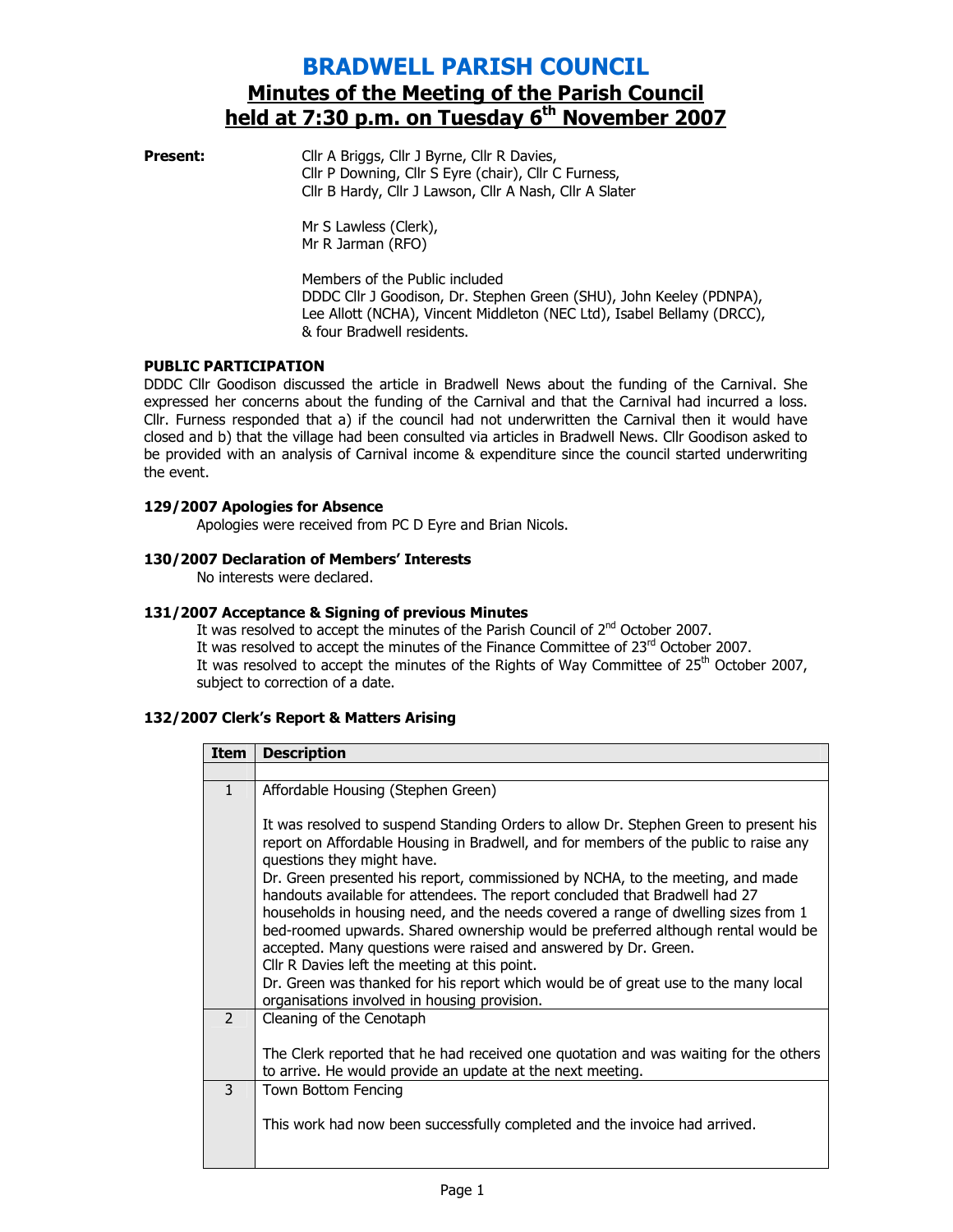| <b>Item</b> | <b>Description</b>                                                                                                |
|-------------|-------------------------------------------------------------------------------------------------------------------|
|             |                                                                                                                   |
| 4           | Adverse Possession of Dale End Plot, the Peace Gardens and the Rose Gardens                                       |
|             | A meeting is to be arranged with the Land Registry.                                                               |
| 5           | Town Bottom - Conveyance of land to Severn Trent                                                                  |
|             | The solicitors are sending a form for signature. Once returned, the contract will then<br>be sent to all parties. |
| 6           | Royal British Legion site                                                                                         |
|             | The Clerk is waiting for B. Nicols' estimate for clearing the site.                                               |
|             |                                                                                                                   |

### 133/2007 Finance

# Financial Authorisations for Approval

|    | <b>Payee</b>                      | <b>Amount</b><br>(£) | <b>Purpose</b>                          |
|----|-----------------------------------|----------------------|-----------------------------------------|
|    |                                   |                      |                                         |
| 1  | Mr S Lawless                      | 435.88               | Clerk's salary, allowance and expenses  |
| 2  | Mr R Jarman                       | 175.03               | RFO's salary, allowance and expenses    |
| 3  | Mr J Frith                        |                      | Caretaking Services                     |
| 4  | Brian Nicols Gas Services Ltd     | 262.50               | Caretaking services                     |
| 5  | Mr A Samwell                      | 10.00                | Bus Shelter cleaning                    |
| 6  | <b>Bradwell War Memorial Hall</b> | 12.00                | Room Hire - 23/10/07                    |
| 7  | High Peak Heating                 | 145.04               | Caretaking Materials / Youth Centre A/c |
| 8  | <b>Cllr C Furness</b>             | 14.51                | <b>Travelling Expenses</b>              |
| 9  | Intake Farm Services              | 1830.00              | <b>TBPF Fencing Work</b>                |
| 10 | M Brown                           | 150.00               | <b>TBPF Plants &amp; Shrubs</b>         |
|    |                                   |                      | Re-issue of cheque, first one cancelled |
| 11 | F.O.B.S.                          | 55.20                | Supply of Spring Bulbs                  |
| 12 | Mrs S Allen                       | 25.87                | Youth Centre - Decorations              |
| 13 | John Stubbs Sports                | 350.00               | Youth Centre - Football table           |
| 14 | Football in Community -           | 160.00               | <b>Bradwell Community Action Group</b>  |
|    | Chesterfield                      |                      |                                         |
| 15 | Mr J Pearson                      | 280.00               | <b>Bradwell Community Action Group</b>  |
| 16 | Christopher Nightingale           | 40.00                | <b>Bradwell Community Action Group</b>  |
| 17 | Valleyside Landscapes             | 22.60                | Interest on Late Payment - (reduced)    |
|    |                                   |                      |                                         |

Item 17 above was specifically discussed. It was resolved to authorise payment of this item. It was then resolved to authorise payment of all the other items.

### Other Financial Matters

The recommendation of the Finance Committee that the Precept for 2008 – 2009 should be raised to £49,125 (an increase of the order of 53%) was discussed.

A resolution that the recommendation of the Finance Committee be accepted was tabled.

An amendment to this resolution was moved that the precept increase be limited to approximately 30%.

|     | Proposed:- Cllr Eyre |         | <b>Seconded:- Cllr Lawson</b> |        |                    |
|-----|----------------------|---------|-------------------------------|--------|--------------------|
| For | Cllr Eyre            | Against | Cllr Briggs                   | Absent | <b>Cllr Davies</b> |
|     | Cllr Lawson          |         | Cllr Byrne                    |        |                    |
|     |                      |         | <b>Cllr Downing</b>           |        |                    |
|     |                      |         | <b>Cllr Furness</b>           |        |                    |
|     |                      |         | Cllr Hardy                    |        |                    |
|     |                      |         | Cllr Nash                     |        |                    |
|     |                      |         | <b>Cllr Slater</b>            |        |                    |

This amendment was defeated.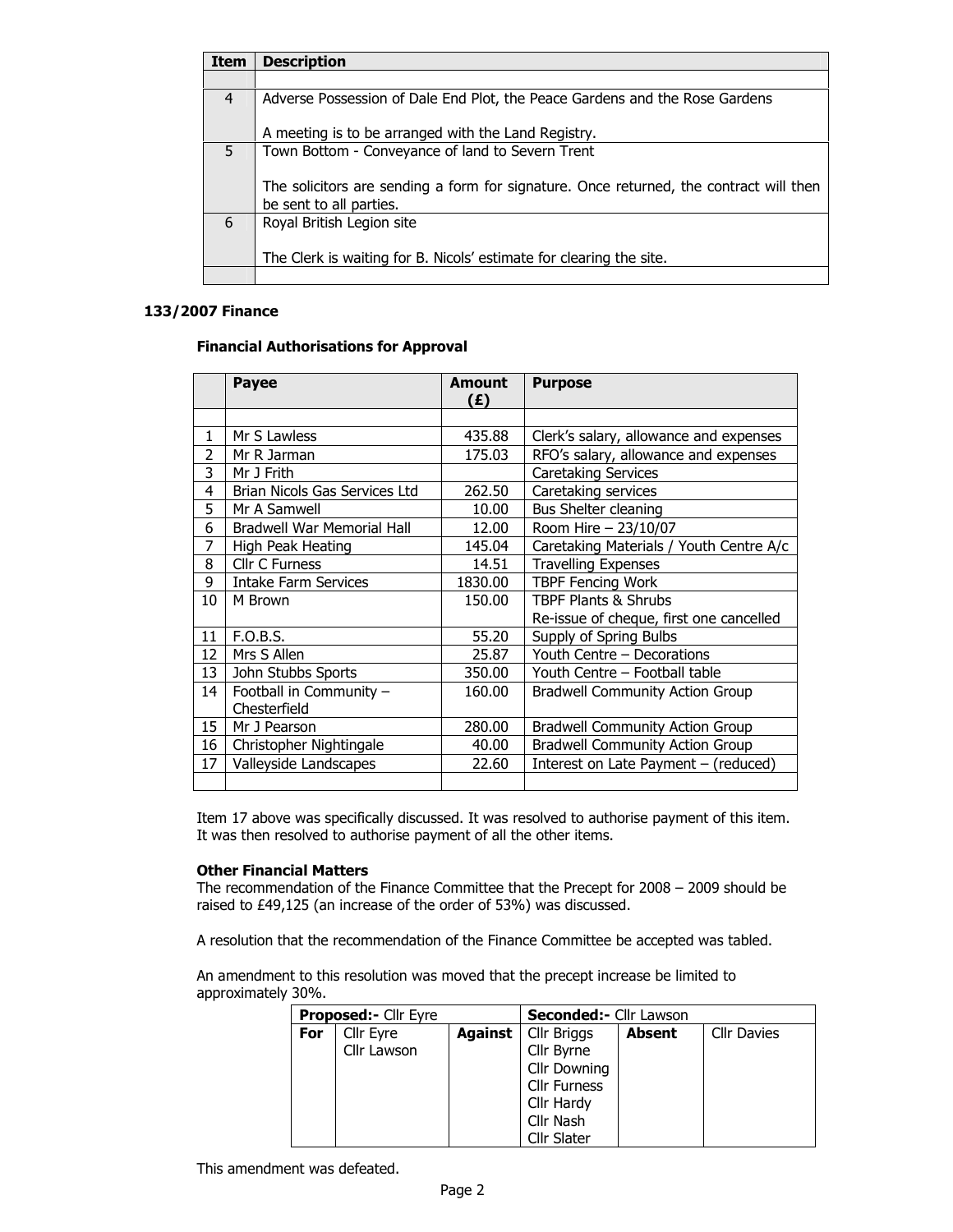The original motion was then considered.

|     | <b>Proposed:- Cllr Slater</b> |         | <b>Seconded:- Cllr Downing</b> |               |                    |
|-----|-------------------------------|---------|--------------------------------|---------------|--------------------|
| For | Cllr Briggs                   | Against | Cllr Eyre                      | <b>Absent</b> | <b>Cllr Davies</b> |
|     | Cllr Byrne                    |         | Cllr Lawson                    |               |                    |
|     | Cllr Downing                  |         |                                |               |                    |
|     | <b>Cllr Furness</b>           |         |                                |               |                    |
|     | Cllr Hardy                    |         |                                |               |                    |
|     | Cllr Nash                     |         |                                |               |                    |
|     | <b>Cllr Slater</b>            |         |                                |               |                    |

This motion was carried.

The meeting then discussed how the village should be made aware of this increase. It was decided that this information should be made available a) via an article in Bradwell News, b) information on the Village website, c) information on the Parish notice board and d) by members themselves speaking to the public.

Cllr Furness was asked to draft an article for inclusion in Bradwell News and to circulate it to members for comment. This article should include a summary of the benefits to the village of the increased precept.

### 134/2007 Parish Council Processes

The amendment to the Financial Regulations (version 1.2) was considered. The main change was to allow the handling of small amounts of cash, as required by the Youth Centre. It was resolved to accept the revised Financial regulations subject to the Petty Cash limit being set to £50 for 3 months and then to £30 thereafter.

#### 135/2007 Village Issues / Initiatives

Cllr Furness provided an update on the progress of the Newburgh proposals. It is now expected that a second public meeting will be arranged by Mr Middleton during December in order for him to present his plans to the residents of the village.

Cllr Briggs provided an update on progress of the Youth Centre. The official opening had been conducted by the High Sherriff of Derbyshire, the Halloween evening had been a great success and two sponsored events had been carried out. Cllr Briggs to send details to Cllr Downing for inclusion on the website.

Cllr Furness provided an update on progress of the Rights of Way and Common Lands committee. Cllr Nash is to contact the land registry and a solicitor. The budget for 2008 / 09 includes provision for adverse possession legal expenses.

The suggestion from PC D Eyre that the parish requests a supply of filled sand-bags to be provided and stored within the village was discussed but no action was decided.

It was resolved to suspend Standing Orders to allow Mrs. P. Hornsey to address the meeting. Cllr Furness declared a personal interest as he is a governor of the Infants School.

Mrs. Hornsey outlined the background to her letter to the council asking for support for a number of changes to traffic control in the immediate vicinity of the school. Mrs. Hornsey was asked to provide further information for the Clerk to circulate among members and the Clerk was asked to put this item on the agenda for the next meeting.

It was then resolved to re-instate Standing Orders.

Cllr Nash discussed the issue of support for villagers in need, but no decision was taken as this was outside the powers of the council.

### 136/2007 Playing Fields & Village Caretaking

The village caretaker, B Nicols, was not present so no report was considered.

Cllr Briggs discussed the need to install grass mats at the entrances to the TBPF play equipment now that fencing had been installed. The Clerk was asked to convene a meeting of the Town Bottom Playing Field committee to discuss this.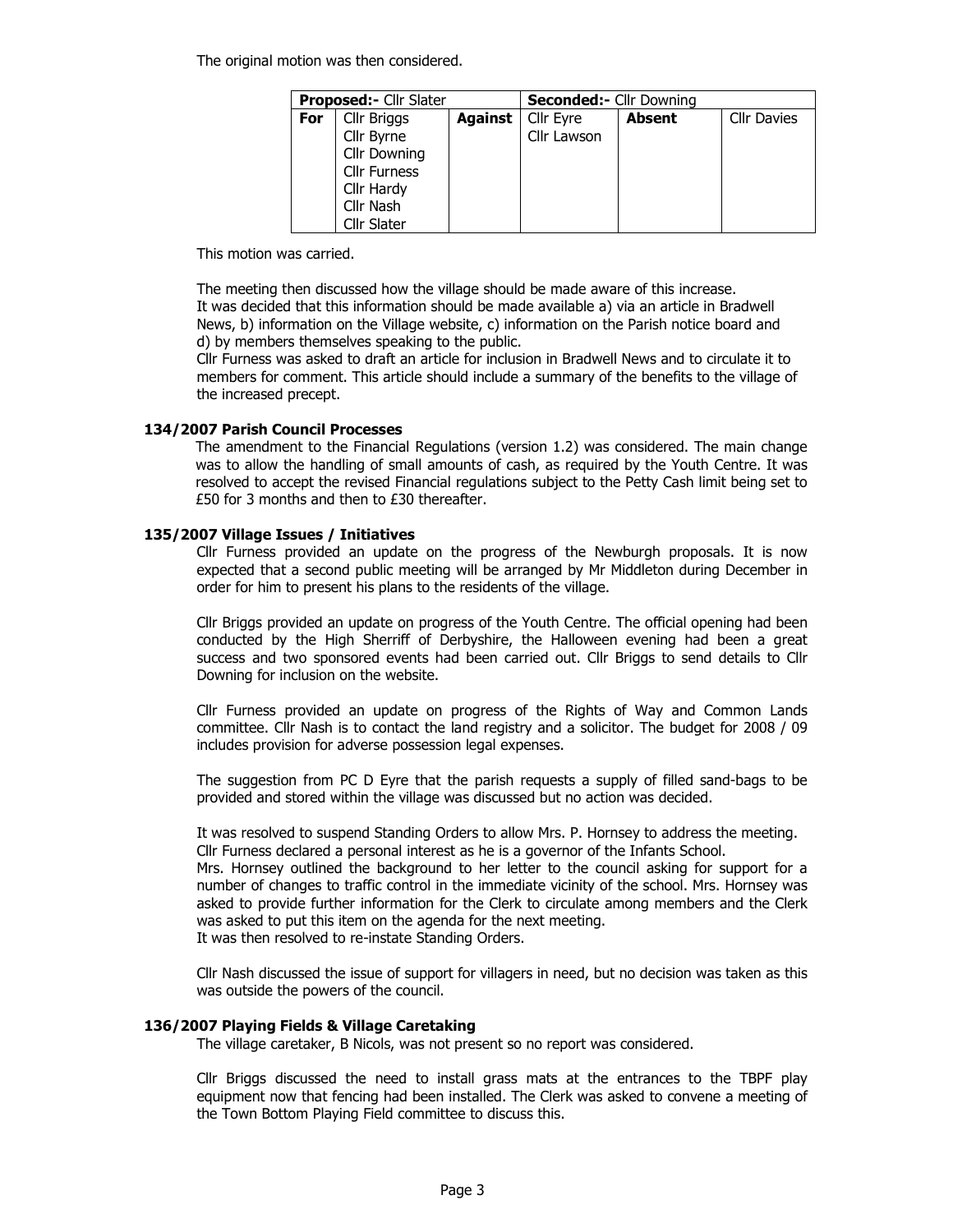Cllr Slater discussed the need for a general refurbishment of the Town Bottom Playing Field. The Clerk was asked to include this in the agenda for the next Town Bottom Playing Field meeting.

### 137/2007 Planning Applications

| <b>Type</b> | Date of<br>Application<br>/ Notice | Reference        | Property                                                            | Summary                                                                                      |
|-------------|------------------------------------|------------------|---------------------------------------------------------------------|----------------------------------------------------------------------------------------------|
|             |                                    |                  |                                                                     |                                                                                              |
| <b>New</b>  | 21/09/07                           | NP DDD 0907 0897 | Hazlebadge<br>Hall<br>Farms,<br>Hazlebadge                          | Continuation of use of stone cutting<br>building.                                            |
| <b>New</b>  | 21/09/07                           | NP DDD 0907 0899 | Hazlebadge<br>Hall<br>Farms,<br>Hazlebadge                          | Change of use of farmyard to<br>include stone cutting works                                  |
| <b>New</b>  | 21/09/07                           | NP DDD 0907 0900 | Hazlebadge<br>Hall<br>Farms,<br>Hazlebadge                          | Continuation of use for winning<br>limestone<br>regularising<br>and<br>operational boundary. |
| <b>New</b>  | 06/06/06                           | NP DDD 1006 0966 | Moss<br>Rake<br>East,<br>Quarry<br>Moss<br>Rake,<br><b>Bradwell</b> | Opencast vein material extraction<br>and associated plant                                    |
| <b>New</b>  | 20/10/07                           | NP DDD 1007 0988 | Around<br>A<br>Pound,<br>Netherside,<br><b>Bradwell</b>             | Change of use to small vet clinic.                                                           |
|             |                                    |                  |                                                                     |                                                                                              |
| Reviewed    | 14/08/07                           | NP DDD 0807 0790 | View<br>Hope<br>House,<br>Smalldale,<br><b>Bradwell</b>             | New greenhouse on site of old. The<br>PC Supports this Application                           |
| Reviewed    | 20/09/07                           | NP DDD 0907 0882 | Laurels,<br><b>The</b><br>Little<br>Lane,<br><b>Bradwell</b>        | Proposed extension to building. The<br>PC Supports this Application                          |
| Reviewed    | 20/09/07                           | NP DDD 0907 0883 | The<br>Willows,<br>Hugh<br>Lane,<br><b>Bradwell</b>                 | Proposed single storey extension.<br>The PC Supports this Application                        |
| Reviewed    | 20/09/07                           | NP DDD 0907 0894 | 8, Main<br>Rd.,<br><b>Bradwell</b>                                  | Replace car port with cloak/utility.<br>The PC Supports this Application                     |
|             |                                    |                  |                                                                     |                                                                                              |
| Withdrawn   | 12/10/07                           | NP DDD 0607 0588 | Jenwood,<br>Evans<br>Close,<br><b>Bradwell</b>                      | Single storey rear extension                                                                 |
|             |                                    |                  |                                                                     |                                                                                              |

The three Hazlebadge planning applications were discussed and it was decided as they were outside Bradwell parish that they should be ignored.

### 138/2007 Highways, Rights of Way & Open Spaces

It was noted that DCC had agreed to remove a 10 metre length of double yellow lines on Soft Water Lane in response to a petition by a number of residents.

The Rights of Way committee proposed that a reply be sent to Mr H Walker supporting his request to DCC to amend a road hump on Edge Lane, Bradwell by reducing the height by up to one inch, by either painting the bump or by erecting warning signs in both directions and by extending the bump to the west to the width of the lane. It was resolved that the Clerk send a letter of support to Mr Walker.

It was noted that DCC had prepared a draft Greenway Strategy covering the High Peak & Derbyshire Dales and that key stakeholders had been invited to comment. The document is currently circulating among members for comment.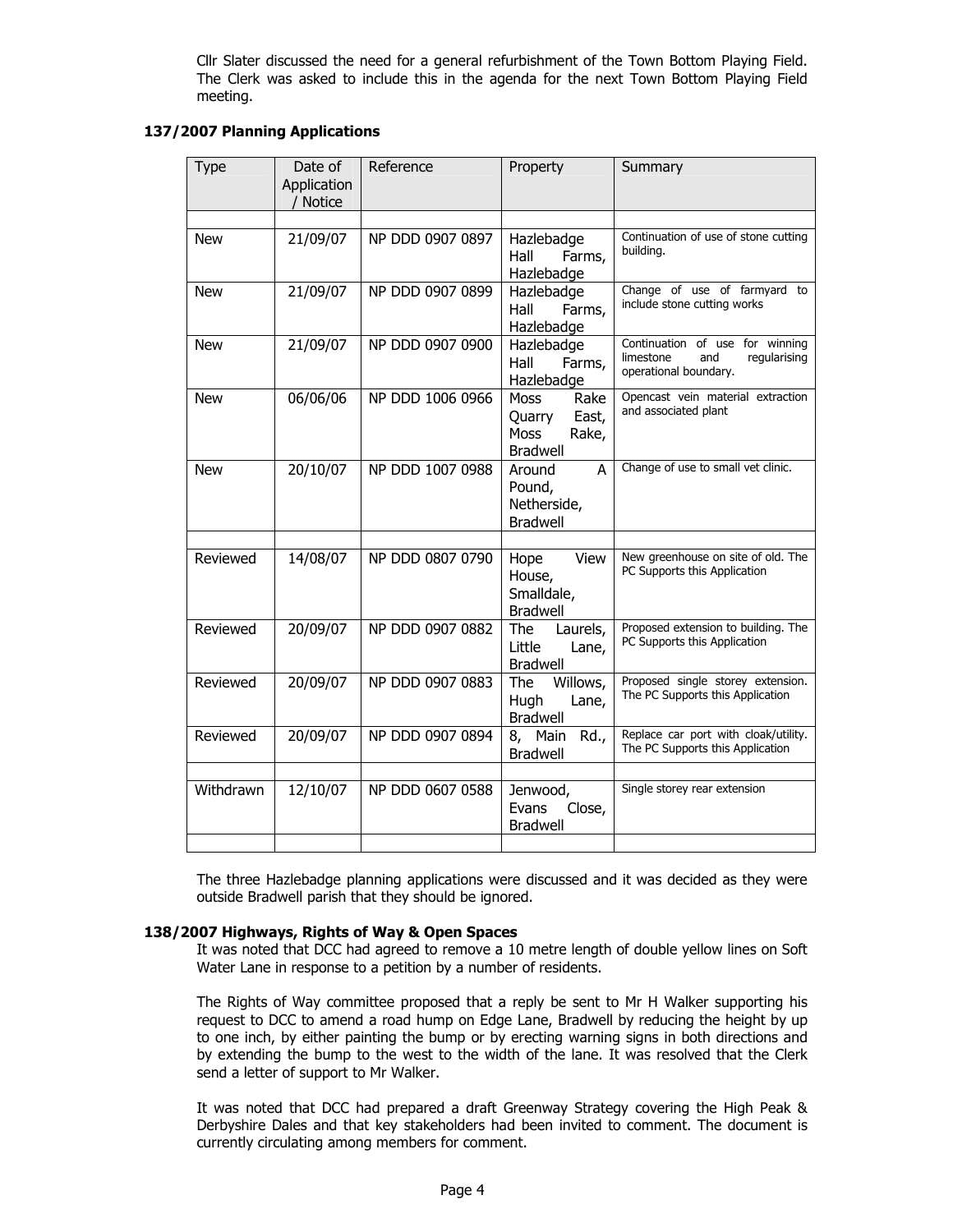### 139/2007 Reports From Council Representatives On Outside Bodies / Attendance at External Meetings / Relationships with Local Authorities & Other Bodies

| <b>Date</b> | <b>Event</b>                                                                                                                                                      | <b>Council</b><br>Representative(s)            |
|-------------|-------------------------------------------------------------------------------------------------------------------------------------------------------------------|------------------------------------------------|
|             |                                                                                                                                                                   |                                                |
| 22/10/07    | <b>PDNPA</b><br>Hathersage Memorial Hall from 18:00 - 19:30<br>Landscape Character Assessment Workshop                                                            |                                                |
| 30/10/07    | <b>PDNPA</b><br>Lafarge Hope Works reception car park from 13:00.<br>The objective of the meeting is to discuss the<br>colours of the buildings & infrastructure. | Cllrs.<br><b>Davies</b><br>&<br><b>Furness</b> |
| 05/11/07    | DDDC - Area Community Forum<br>05/11/07 - Bakewell @ 19:00<br>12/11/07 - Matlock @ 19:00<br>26/11/07 - Hulland Ward @ 19:00                                       |                                                |
|             |                                                                                                                                                                   |                                                |

Cllr Furness reported on the meeting at Hope Works regarding the proposed colour scheme.

The council was advised of the following new meetings:-

| <b>Date</b> | <b>Event</b>                                                                                                                                                      | <b>Council</b><br><b>Representative(s)</b>     |
|-------------|-------------------------------------------------------------------------------------------------------------------------------------------------------------------|------------------------------------------------|
|             |                                                                                                                                                                   |                                                |
| 24/10/07    | DCC – Emergency Planning Div. Flood Defence Fair<br>Agricultural Business Centre, Bakewell 10:00-20:00                                                            |                                                |
| 25/10/07    | Hope Valley Area Forum<br>Edale Village Hall 19:00 - 21:00                                                                                                        |                                                |
| 30/10/07    | Derbyshire Constabulary<br>Operation Relentless seminar at The Dome, Buxton                                                                                       |                                                |
| 30/10/07    | <b>PDNPA</b><br>Lafarge Hope Works reception car park from 13:00.<br>The objective of the meeting is to discuss the<br>colours of the buildings & infrastructure. | Cllrs.<br>&<br><b>Davies</b><br><b>Furness</b> |
| 05/11/07    | DDDC - Area Community Forum<br>05/11/07 - Bakewell @ 19:00<br>12/11/07 - Matlock @ 19:00<br>26/11/07 - Hulland Ward @ 19:00                                       |                                                |
| 08/11/07    | Safer Derbyshire Dales<br>Crime & Disorder Reduction Action Plan 2008-11<br>Town Hall, Matlock 10:00 - 12:30                                                      |                                                |
| 12/11/07    | <b>PDNPA</b><br><b>Planning Surgery</b><br>Town Hall, Chapel-en-le-Frith 17:00 - 19:30                                                                            |                                                |
| 15/11/07    | Bakewell & Eyam Community Transport<br>AGM at Bakewell Town Hall from 19:30                                                                                       |                                                |
| 19/11/07    | High Peak CVS<br><b>Training</b><br>&<br>improving<br>media<br>course<br>on<br>communication skills.<br>Agricultural Business Centre, Bakewell 13:45-16:45        |                                                |
|             |                                                                                                                                                                   |                                                |

If a member wished to attend any of the above meetings, then they should inform the Clerk.